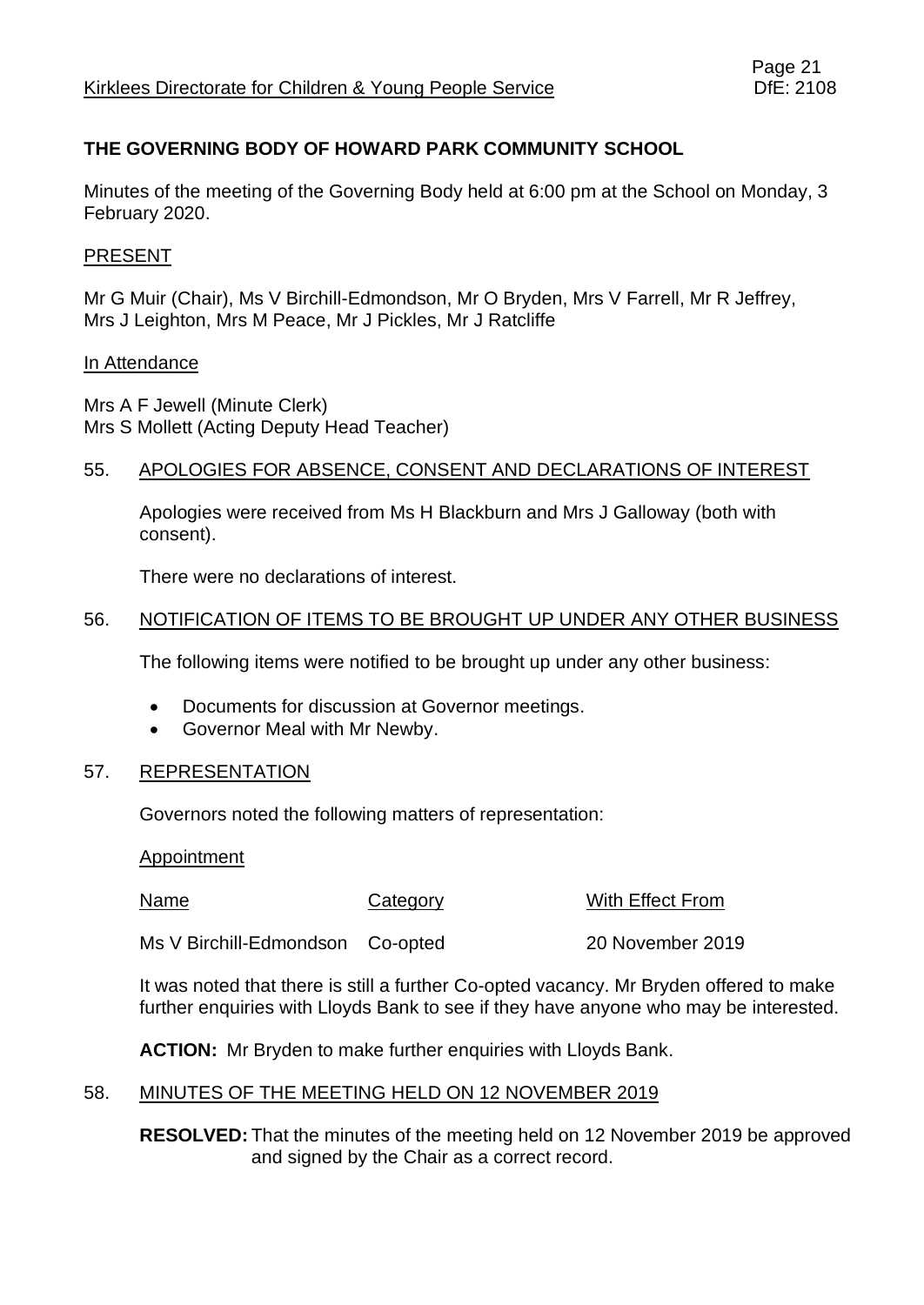## 59. MATTERS ARISING

### Any Other Business – Car Park Markings (Minute 52 (b) refers)

It was noted that there are sometimes issues with parking the minibus in the marked bay, due to the car park being busy at certain times of the day. Mrs Farrell advised that office staff do monitor the car park, which tends to be busier in the afternoon at the end of the School day. Governors discussed the safety issue, which arises when parents are parking around the zebra crossing.

*Mr Pickles left the meeting at this point*

### 60. REPORT ON HEAD TEACHER APPOINTMENT PROCESS

### **DELETED (Minute 72 refers)**

*Mr Pickles returned to the meeting*

## 61. REPORTS FROM COMMITTEES

(a) Finance and Premises Committee

The following update from the meeting held on 20 January was given and Governors noted the following:

- A quote for the re-carpeting has been obtained with the work scheduled to be done during the summer break.
- SFVS was approved.
- The nursery heating issue's still being sorted with the LA.
- There's a slight overspend on cash budget but funds would be coming back in to cover this
- There had been a huge leak in the water supply to the sprinkler tank, but this has now been resolved.
- Quotes are being obtained for isolating the heating to the hall.
- Mrs Farrell and Mr Bryden attended health and safety and emergency procedure training. The School would need to conduct invacuation and lockdown procedures

**RESOLVED:**To approve the SFVS at the next Full Governing Body meeting.

#### (b) Standards and Effectiveness

The following update from the meeting held on 20 January was given and Governors noted the following:

- Update on assessment grids how and where data figures come from.
- Update on staff curriculum training day.
- PSHE.
- Data update.
- Safeguarding, pupils who are on a child protection plan

It was noted that the School would like to employ more staff for interventions but due to budget restraints this cannot be done at the present time.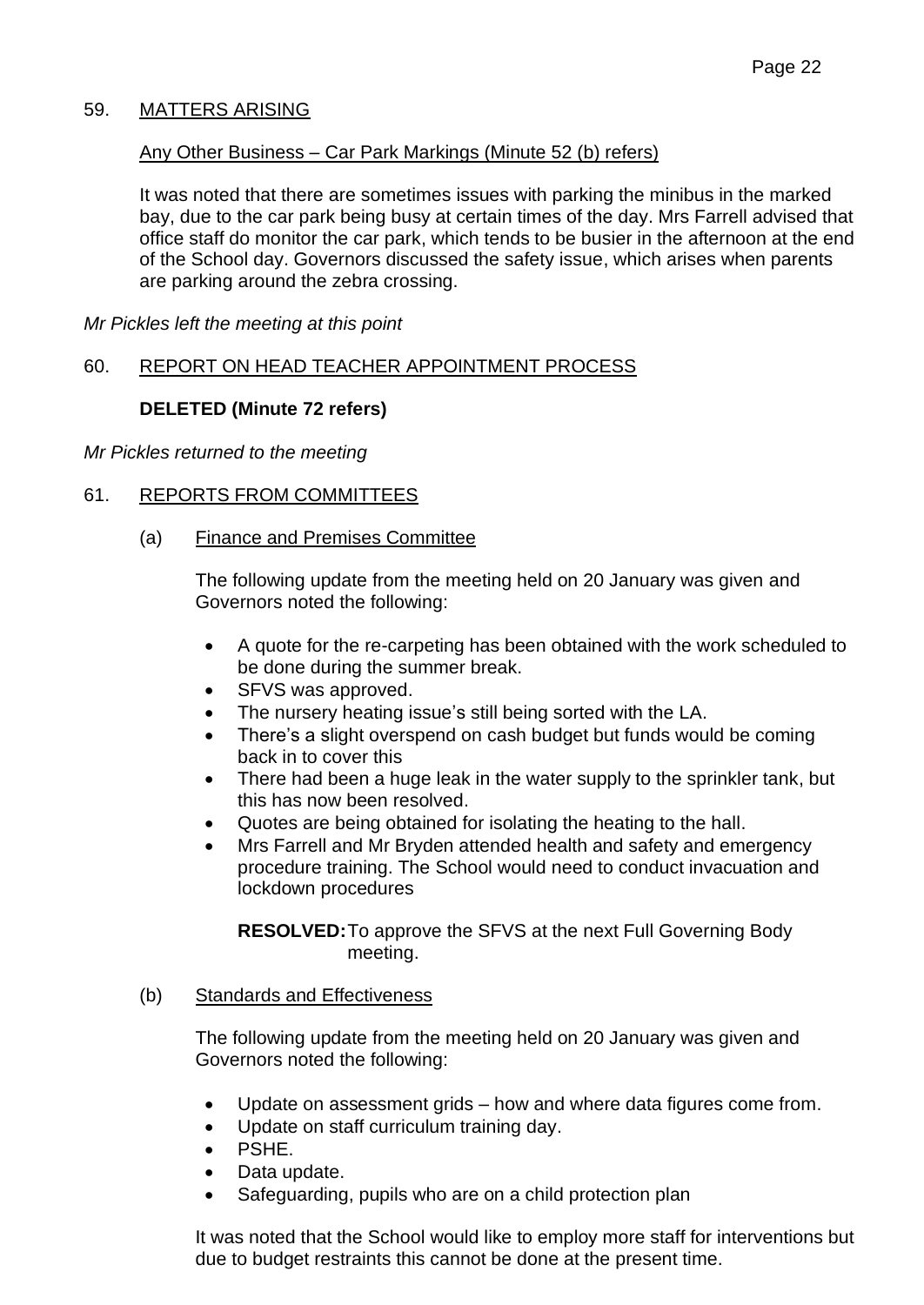### 62. HEAD TEACHER'S REPORT AND GOVERNORS' QUESTIONS

The report had been circulated to Governors prior to the meeting. Mr Pickles spoke to the contents and the following was noted:

#### (a) Staffing

It was noted that Mrs Mollett would be working in Year 4 on Thursday and Friday. This was going well so far. Mr Thompson (PE) left at the end of the winter term. Bradford City are now supplying this provision with Mr Jack Strudwick, who is consistently covering lunchtime in the ball court, all PE lessons throughout school then two after school clubs. Mr Strudwick has been very good with the children and positive comments have been received. It is likely this contract would be renewed after the summer. Bradford City would also cover after school competitions. It was mentioned that training to drive the minibus is being organised. The football club also offer a reading programme for Schools to promote a love of reading.

### (b) PAN

There is a new child in Year 3 (SEND information is awaited) who would need a degree of academic support. A new child in Year 4 has also started who speaks Polish and very little English. Support staff for this cohort are being drawn away from other children to support this child.

### **Q: Does the child integrate well?**

**A:** Yes. Children from other classes have also been helping out.

The School is also expecting another child to start in Year 3 from Gambia, along with another child from Pakistan. It was noted that children from Year 5 and Year 1 would be leaving due to moving house.

### (c) Attendance

The figures for September-December were tabled. Governors were pleased to note that figures had dropped. Unfortunately, the final week of term was affected by a large amount of sickness (staff and children), resulting in the school being closed on the final day. Since this, attendance figures have been at 95% and above. It was agreed that termly attendance figures would be included in future reports.

A persistent absence table was discussed. This included any absence over 10%. Letters have been sent to all parents (apart from a few who have improved). It was noted that one child had missed approximately one year of School due to absence during their time at the school, mainly due to family holidays.

#### **Q: What are the children like when they come back after an extended break?**

**A:** It takes some time for them to settle. We have also experienced problems with illness once they are back. There is always a noticeable difference.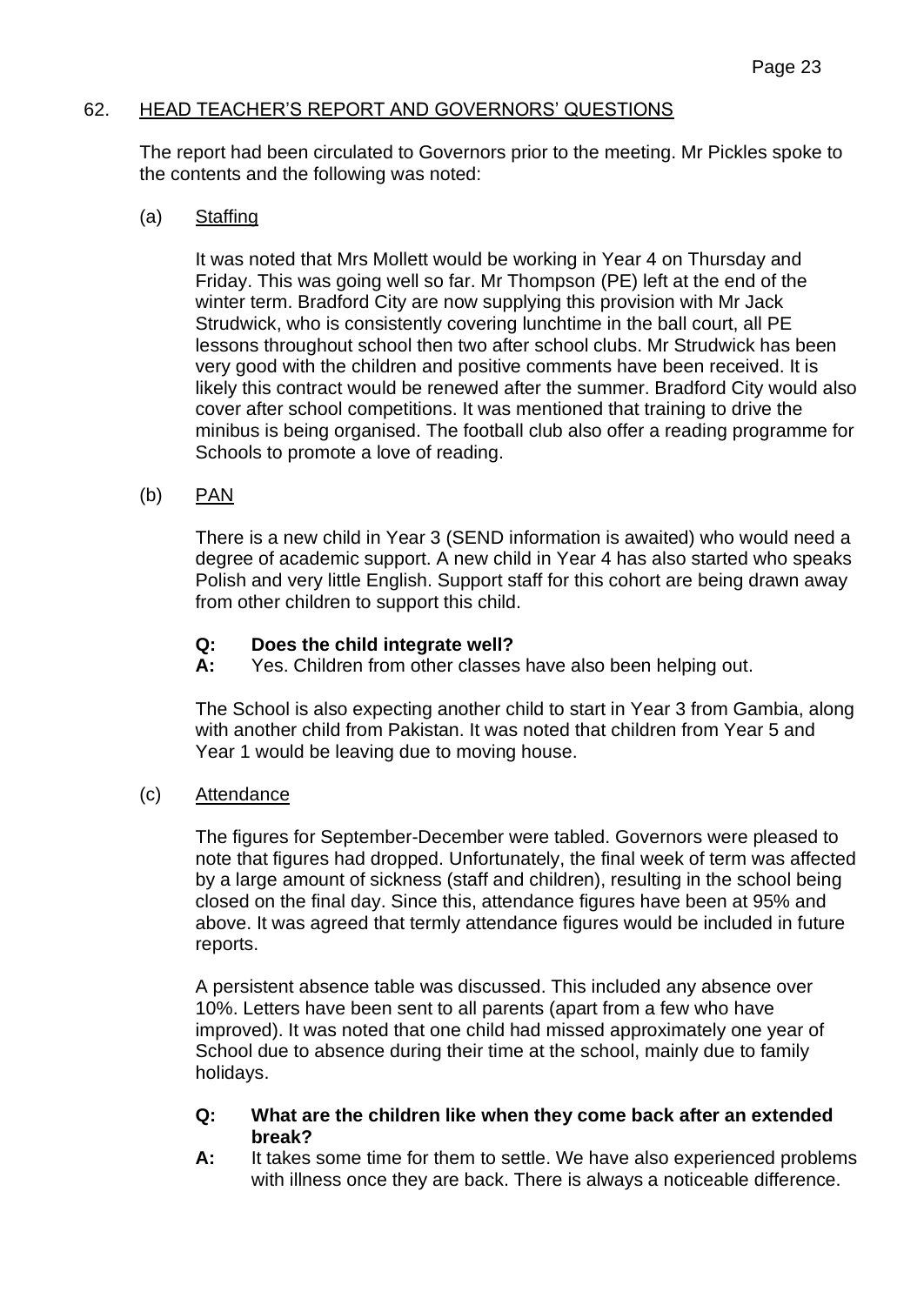### (d) Safeguarding

Governors were advised that the School has re-organised the CPOMS categories since Christmas and that there are now 7 or 8 headings.

- **Q: Would you be able to do a comparison to see if improvements are being made or if things are getting worse?**
- **A:** This would be difficult due to the new categories now in place. We can complete it termly moving forward. We don't have a significant problem in the School.

It was noted that there are five children across three families on Child Protection.

(e) Data

The data which had previously been discussed at the Standards and Effectiveness Committee was tabled.

#### **Q: Are the Christmas predictions a prediction of what we will have at the end of the year?**

**A:** At Christmas it is very difficult to predict, but we look at who we think will be at ARE at the end of the year. Some that stand out is the greater depth in Year 2 which we need to focus on, along with combined figures into Year 3. We have no concerns.

Mr Pickles was asked to leave the Christmas data in his next report due at Easter.

(f) SDP

An update summary was tabled and Governors noted the following:

- Notable 'reds' in the assessment column were because it could not be done until the curriculum had been concluded. This would get developed further as the year goes on.
- Marking would still need to be done. The monitoring cycle had been completely refreshed. There was a reduction in the number of data drops that staff complete, along with changes to dates for these to be completed.
- Maths Mastery was completely embedded.
- There are costs in the budget for staff training as there is currently a big push on CPD.
- Early signs are that the changes to teaching of phonics and reading have worked positively.
- (g) Benchmarking

The school would be meeting with Gomersal after half term to complete moderation meetings and benchmarking exercises.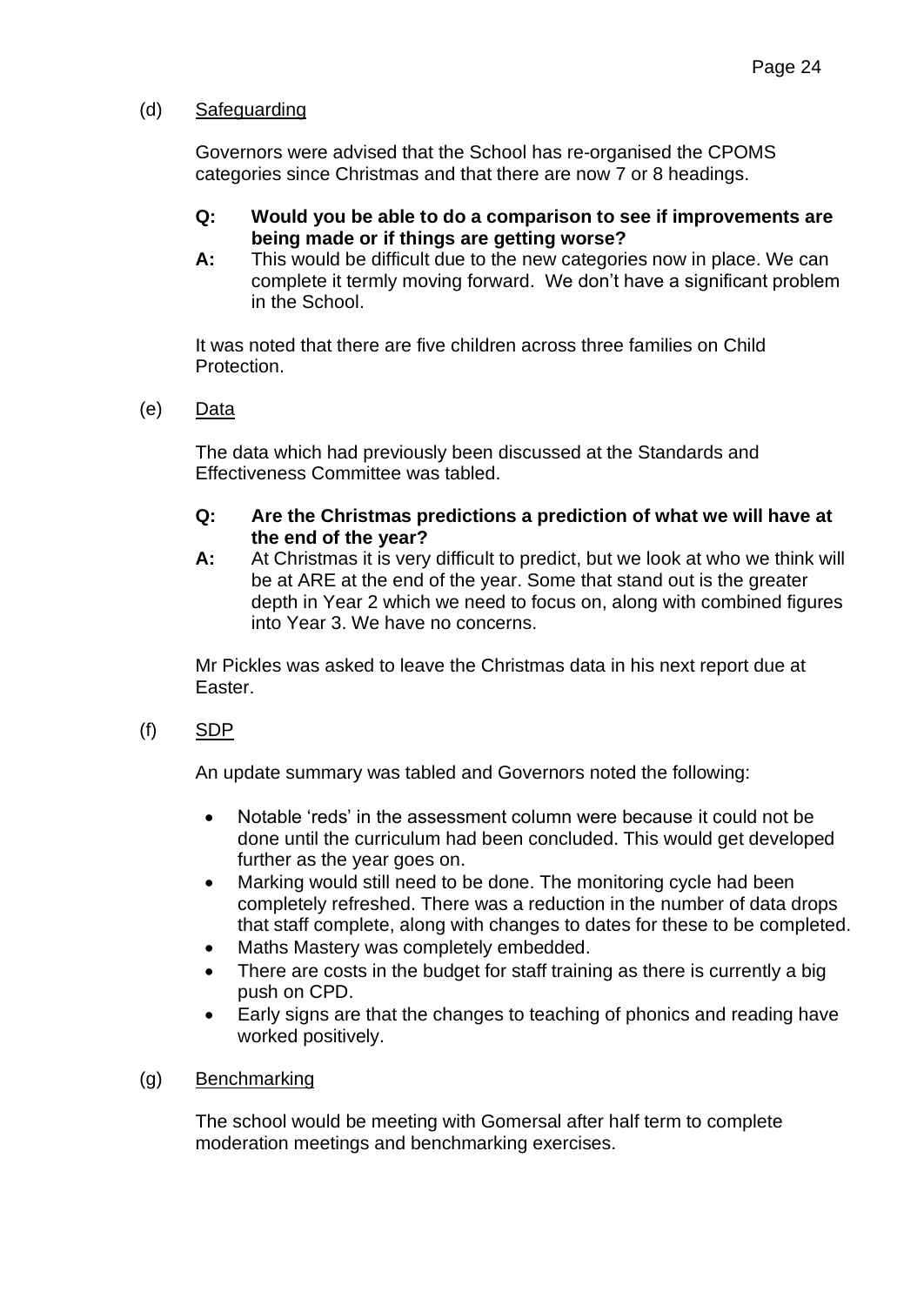## (h) Dates

Governors noted the following:

- The School would be running the 500 words competition again this year. This helps to encourage writing standards. World Book Day would be on 5 March – the School would focus on bedtime stories and parents would be invited to come in at the end of the day. A penalty shoot out event with Bradford City with support from Sports Relief had been organised.
- (i) SEF

The SEF was tabled.

Mr Pickles was thanked for his report.

# 63. REVIEW OF SCHOOL DEVELOPMENT PLAN

This item was already discussed under Minute 62 (f).

## 64. REVIEW OF CURRENT ATTAINMENT

This item was already discussed under Minute 62 (e).

### 65. KIRKLEES FAIR ACCESS PROTOCOL (2020)

Governors discussed and recognised that each LA must have a Fair Access Protocol, agreed with the majority of Schools in its area.

**RESOLVED:** That the Governors agreed to adopt the new Kirklees Fair Access protocol dated April 2020 to be implemented from the start of the summer term on Monday, 20 April 2020 (unanimous).

### 66. LONG TERM STRATEGIC OBJECTIVES

The Chair asked Governors to bear in mind that Academisation may become a priority for the Government some time in the future, which may then need addressing.

67. SAFEGUARDING

This was discussed within the Head Teacher's report.

### 68. REVIEW OF POLICIES

**RESOLVED:** That Governors adopt the Emergency Plan.

#### 69. GOVERNOR TRAINING AND GOVERNOR VISITS

Mrs Peace reported that she had visited EYFS. Her report was circulated to Governors.

Mrs Peace and Ms Blackburn had also attended Ofsted training run by Mr D McCormick.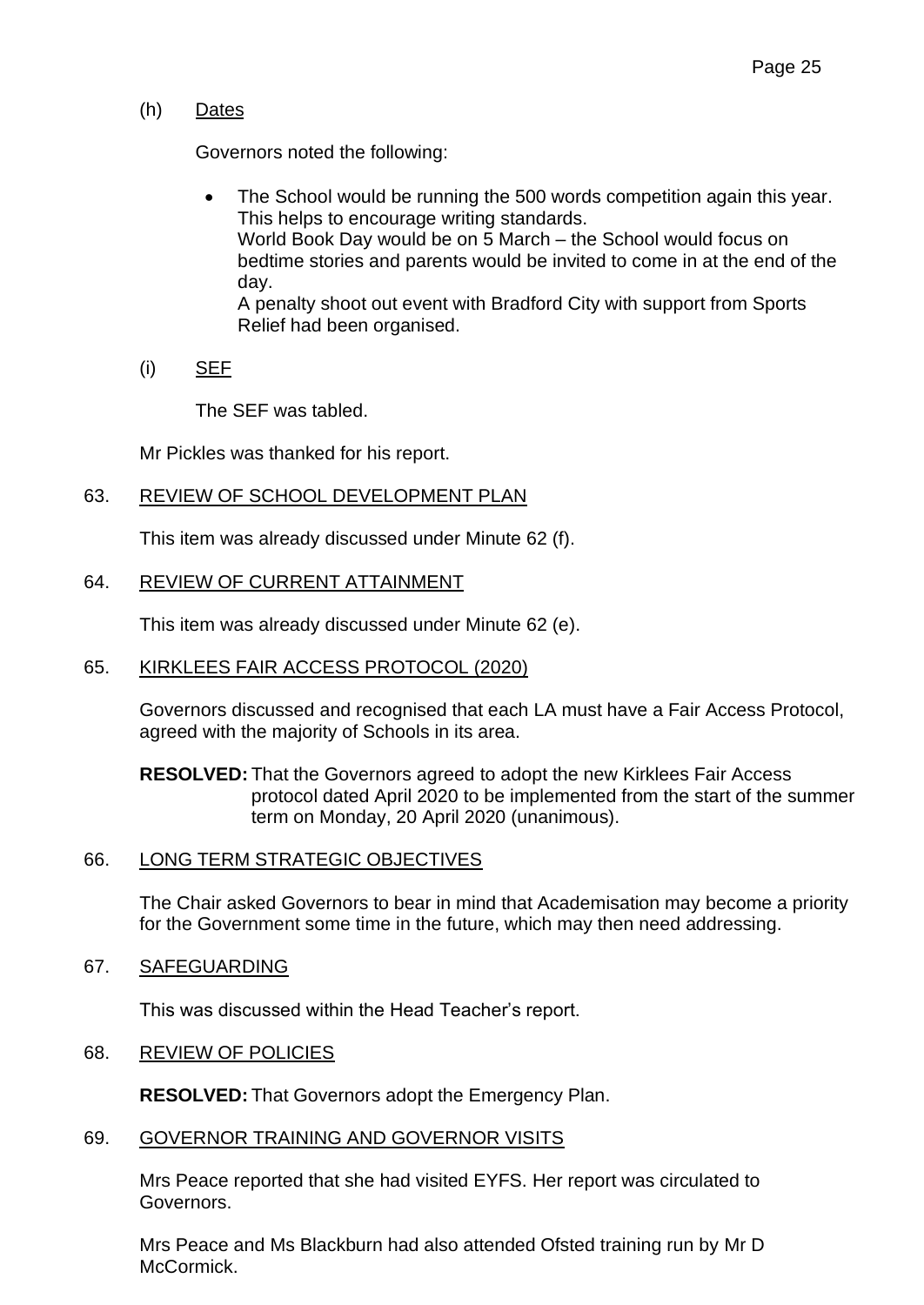**RESOLVED:** That copies of the training slides be emailed out to Governors.

Mr Ratcliffe tabled his reports on SEND, Health and Safety and Year 2. Mrs Farrell confirmed that signed visit reports from all Governors are kept on file at the school.

Mr Bryden tabled his visit report to Year 5 and Year 6 to focus on curriculum.

The Chair had visited KS1 on  $20<sup>th</sup>$  and the  $25<sup>th</sup>$  of November to focus on curriculum. Visit reports were available for Governors to read. Mr Bryden and the Chair would conduct follow up visits later in the year (in Summer 2).

It was mentioned that Ms Blackburn visited before Christmas and that her report is to be completed.

Governor safeguarding training would be held at Birkenshaw in March. Governors were asked to inform Mrs Farrell if they would be attending.

**ACTION:** Governors to inform Mrs Farrell if they would be attending the Safeguarding training.

#### 70. ANY OTHER BUSINESS

(a) Documents for discussion at Governor meetings

Mr Ratcliffe asked if reports and documents for discussion at the Governing Body meetings could be distributed from the school earlier. Mr Pickles confirmed that documents would be sent out a week prior to Governing Body meetings.

**ACTION:** Documents for discussion at Governing Body meetings to be sent out from school a week prior to the meeting.

(b) Governor Meal with Mr Newby

It was agreed to contact Mr Newby to organise a farewell meal with Governors. A letter of invitation from the School would also be sent to Mr Newby, inviting him to visit the School so that pupils can say their farewells.

#### 71. DATES OF FUTURE MEETINGS AND POSSIBLE AGENDA ITEMS

**RESOLVED:** That the future meetings of the Governing Body be held at the School on the following dates:

Full Governing Body

Tuesday, 5 May 2020 at 6:00 pm. Tuesday, 7 July 2020 at 6:00 pm

Standards & Effectiveness Committee

Tuesday, 21 April at 6:00 pm.